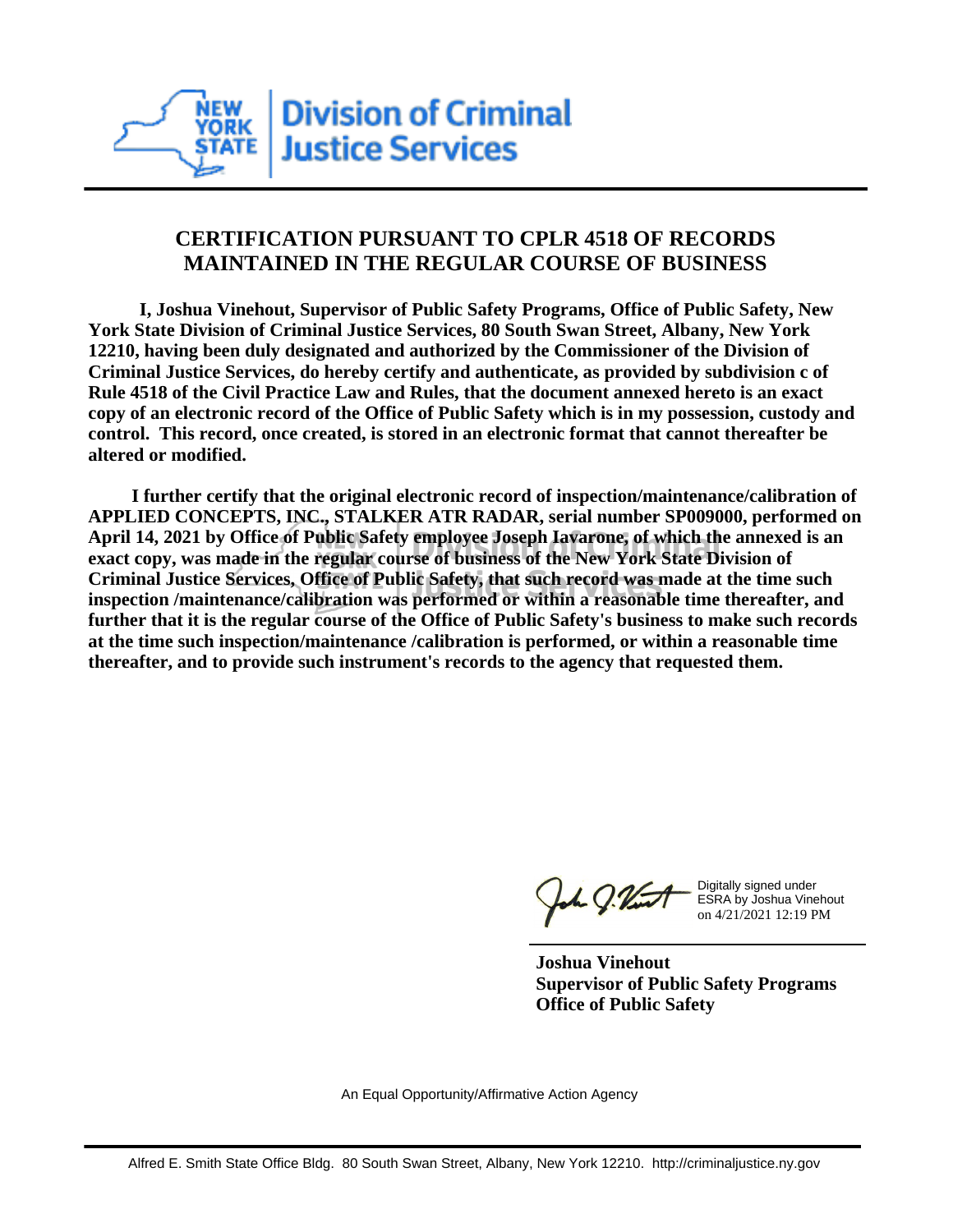## **RADAR RECORD OF INSPECTION / MAINTENANCE / CALIBRATION**

## **Name of Submitting Agency: Stony Point Town Police Department Manufacturer: APPLIED CONCEPTS, INC. Model: STALKER ATR Date: April 14, 2021 Serial Number: SP009000**

 **I hereby certify that APPLIED CONCEPTS, INC. RADAR, model STALKER ATR, serial number SP009000/ / N/A / / N/A, has been calibrated using standards whose accuracies are established by the National Bureau of Standards, or have been derived by the ratio type of self calibration techniques. Calibration has been effected by controlled tests performed on the date indicated above.**

| <b>Test No</b> | <b>Internal Standard</b>                   | <b>Test Result</b> |
|----------------|--------------------------------------------|--------------------|
|                | 40 MPH                                     | <b>40 MPH</b>      |
| <b>Test No</b> | <b>Certification Standard (Stationary)</b> | <b>Test Result</b> |
|                | 40 MPH                                     | 40 MPH             |
|                | 25 MPH<br>YORK                             | <b>25 MPH</b>      |
| <b>Test No</b> | <b>Certification Standard (Moving)</b>     | <b>Test Result</b> |
|                | <b>40 MPH</b>                              | <b>15 MPH</b>      |
|                | <b>25 MPH</b>                              |                    |

**Turning Fork Certification / Date of Certification: April 14, 2021**

| <b>Serial Number</b> | Frequency | <b>Test Result</b> |
|----------------------|-----------|--------------------|
| FB263604             | 4166 HZ   | 40 MPH             |

**The above stated tuning fork has been tested and found to oscillate at 4166 Hertz. It will cause a calibration signal of 40 MPH when used with a Doppler traffic radar operating at 34,700 Mhz.**

| <b>Serial Number</b> | Frequency | <b>Test Result</b> |
|----------------------|-----------|--------------------|
| FA164575             | 2614 HZ   | 25 MPH             |

**The above stated tuning fork has been tested and found to oscillate at 2614 Hertz. It will cause a calibration signal of 25 MPH when used with a Doppler traffic radar operating at 34,700 Mhz.**

 **I further certify that the entries made in these records were made at the time that the inspection /maintenance/calibration of the above identified RADAR was performed, or within a reasonable time thereafter.**

 *page 1 of 2* 

Digitally signed under ESRA by Joseph Iavarone on 4/14/2021 2:02 PM

**Joseph Iavarone Highway Safety Equipment Technician Office of Public Safety**

**\_\_\_\_\_\_\_\_\_\_\_\_\_\_\_\_\_\_\_\_\_\_\_\_\_\_\_\_\_\_\_\_\_\_\_\_\_**